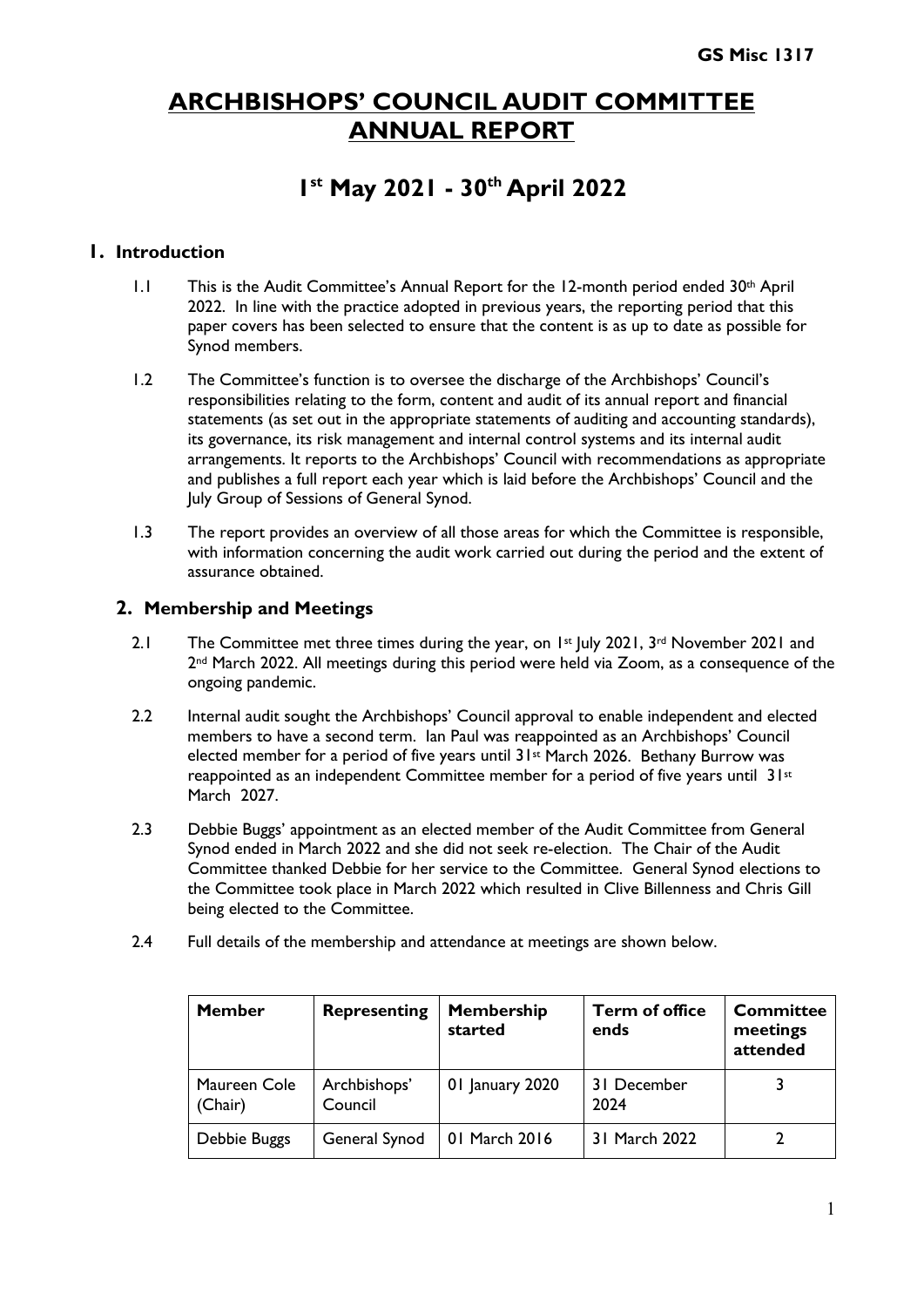| <b>Member</b>            | <b>Representing</b>     | <b>Membership</b><br>started | <b>Term of office</b><br>ends | Committee<br>meetings<br>attended |
|--------------------------|-------------------------|------------------------------|-------------------------------|-----------------------------------|
| Dr. Ian Paul             | Archbishops'<br>Council | 01 March 2019                | 31 December<br>2026           |                                   |
| Bethany<br><b>Burrow</b> | Independent             | 01 July 2017                 | 31 March 2027                 |                                   |
| Don McLure               | Independent             | 01 October 2020              | 30 September<br>2025          |                                   |

## **3. External audit**

- 3.1 At its meeting on the 1<sup>st</sup> July 2021, the Deputy Director of Finance informed the Committee of the Archbishops' Council's approval of the appointment of the external auditors, Crowe UK LLP. The Committee formally acknowledged the approval and noted the comments of General Synod.
- 3.2 At its meeting on the 3<sup>rd</sup> November 2021, representatives of Crowe LLP introduced themselves to the Committee and presented the External Audit Plan for the year ended 31 December 2021, referencing areas of significant accounting risk where their audit work would be focused. The Committee approved the plan.
- 3.3 At its meeting on 2<sup>nd</sup> March 2022, Crowe provided the Committee with an overview of the external audit work undertaken. All transitional work from the previous external auditors BDO was successfully completed, confirming the opening balance positions for the Archbishops' Council, Church of England Central Service (ChECS) and ChECS Trading. Crowe discussed 'significant audit risk areas' for the Council and ChECS Trading, with particular focus on 'Going Concern' risk, which they continued to monitor until the financial statements were finalised and signed. The Audit Committee and Crowe were satisfied with the management responses to the control points raised in the audit. The Committee approved the basis of preparation of the accounts and agreed to recommend the Financial Statements to the Archbishops' Council subject to any errors or significant misstatements being identified by the auditors in the course of finalising their work.

#### **4. Annual financial statements and trustees' report**

- 4.1 The Committee reviewed the draft financial statements for the Archbishops' Council for 2021 and draft annual report. The Committee reviewed the accounting policies and notes to the accounts and were content that there were no significant changes. The Committee requested that changes were made to the sections on Going Concern, Ministry, Grants and Safeguarding of the Annual Report ahead of their approval. Subject to these changes, the Committee agreed to recommend acceptance of the annual report and accounts to the Archbishops' Council at its meeting of 21st March 2022.
- 4.2 The Committee were informed of the Social Impact Investment Programme, which was established within the Council in 2021 (with up to £16 million of grant funding available from the Church Commissioners) to deploy social investment capital to advance the Church of England's missional objectives.

#### **5. Risk management**

5.1 The Committee is responsible for reviewing the effectiveness of risk management processes, controls and governance arrangements, ensuring that all identified Archbishops' Council risks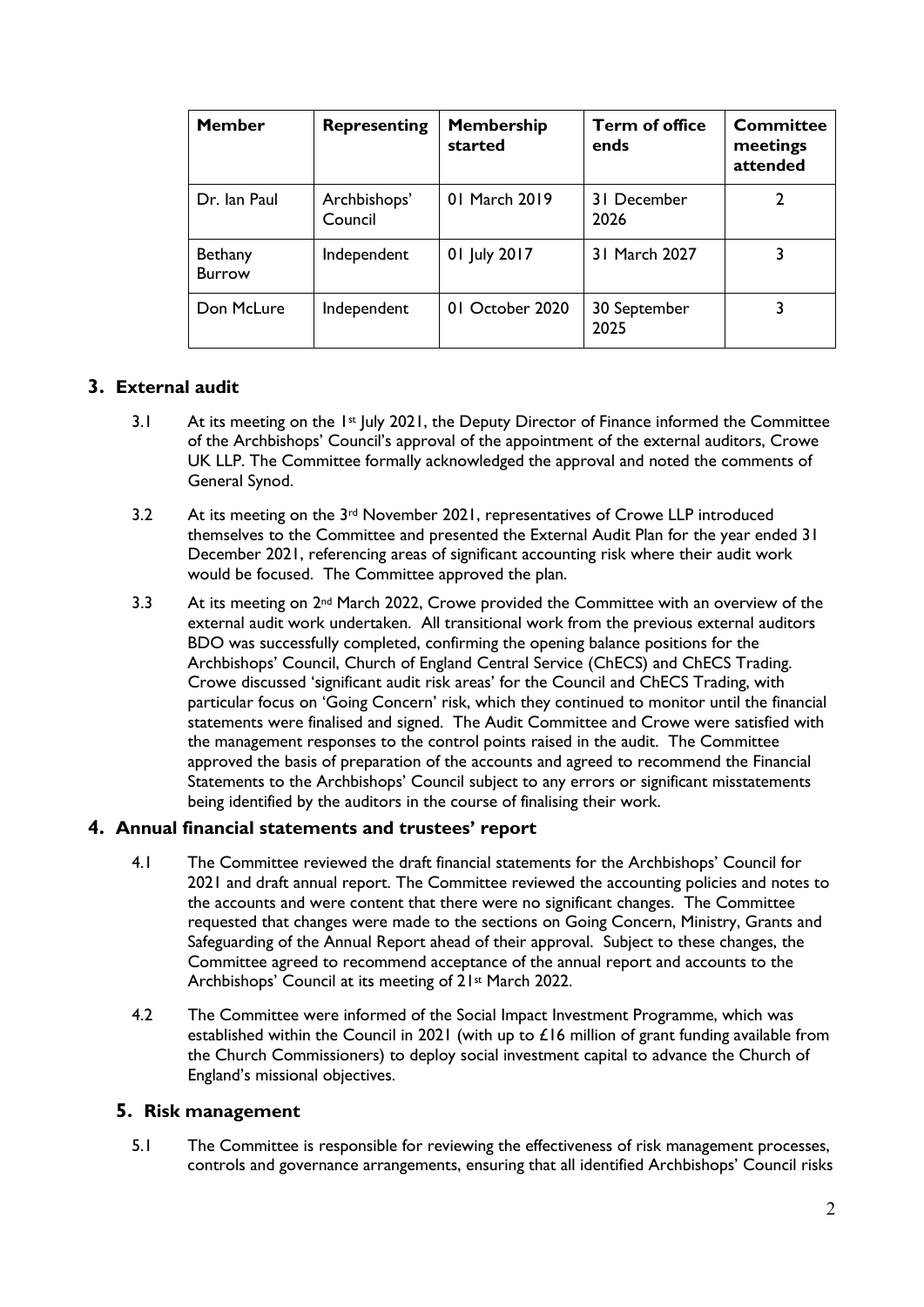are being actively managed. This includes regular reviews of the principal risks identified by the Archbishops' Council and operational risks identified and assessed by divisional management.

- 5.2 The Committee plays an important role in supporting and encouraging the Council's understanding of risk. Review of the principal risks was facilitated at each of the Committee's meetings in July 2021, November 2021 and March 2022. At the July 2021 meeting, there was discussion on the rationalisation of the strategic risk register and how useful that was. At the November 2021 meeting, there was a detailed review of the strategic risk register's contents, including the concept of risk appetite. The Director of Risk & Assurance attended the Archbishops' Council meeting in December 2021 and the Council had welcomed the changes to the strategic risk register, including the development of a risk appetite framework. At the Committee's March 2022 meeting, there was a focused conversation on risk culture. It was noted there was a lack of spiritual context, therefore a risk in relation to spiritual renewal was added to the strategic risk register and this was discussed by the Archbishops' Council later in the month.
- 5.3 An update of the ChECS Strategic risk register was also provided at the meeting in November 2021. Throughout the year, there have been updates on HR and IT Security, demonstrating an interest in wider National Church Institution (NCIs) issues.
- 5.4 At its March 2022 meeting, the Committee was informed that Archbishops' Council risk register had been presented to the Archbishops' Council meeting in December 2021. The Committee also approved the 2021 Risk Management Statement.
- 5.5 The Committee is content that current risk management arrangements follow good practice guidance from the Charity Commission and continue to mature and become more embedded for both management and trustees. The Committee is content that refinement of the Archbishops' Council Principal risk register, reflected the issues faced as at March 2022 and that appropriate updates will be made to reflect emerging risks such as Net Zero and the availability of funding in the next triennium.
- 5.6 The Church of England Strategic Risk Register has undergone a number of iterations and evolutions. The overlapping responsibilities in different departments and even NCIs made it challenging for a sole Risk Owner to be named for many of the risks considered to be strategic to the Church of England. Strategic risks will instead continue to be monitored via NCI-specific risk registers, at the respective Audit Committees and other sub-committees. Operational risks will continue to be updated on a six-monthly basis with Heads of Department.

## **6. Internal Audit**

- 6.1 The internal audit plan for the Archbishops' Council is focussed on providing an assessment of the adequacy and effectiveness of controls in place to manage key risks to the achievement of the Archbishops' Council's objectives. In addition, the internal audit plan annually includes review of the controls in place within selected Central Service areas of the NCIs. The Committee works with management to develop the internal audit plan, to ensure that resources are focussed on key areas of assurance need.
- 6.2 In the past year, the Committee has received reports on the following audits within the Archbishops' Council plan: Strategic Development Funding, Strategic Ministry Funding, Resourcing Ministerial Formation, the Interim Support Scheme, National Safeguarding Team Governance, the Major Works Grant Programme, the Follow-Up to the Interim Support Scheme review and a review of the Triennium Funding Governance Arrangements. These reports identified areas where significant operational risks were being managed and/or where Audit Committee members expressed concerns.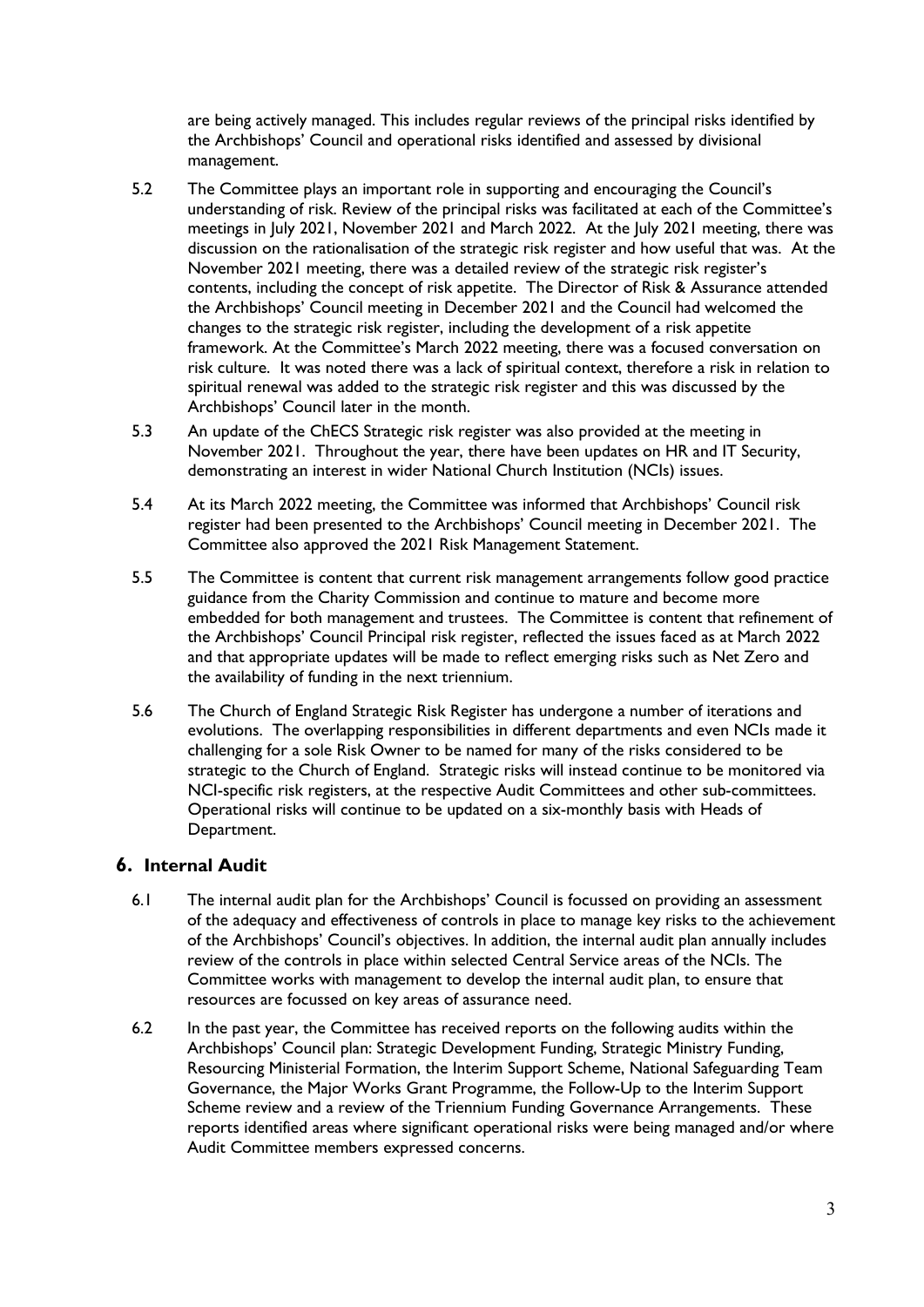- 6.3 As would be expected, some of the audits made recommendations to improve governance, risk management and the internal control environment (Resourcing Ministerial Formation and the Interim Support Scheme). Where weaknesses were identified, suitable action plans have been agreed with relevant managers and these are monitored and reported upon regularly. The Committee was satisfied that overall, the remaining Archbishops' Council's audits demonstrated that adequate internal control arrangements were in place.
- 6.4 The Committee also received and reviewed the following internal audit reports which related to selected Church of England Central Services (ChECS) operations, used in common by all three National Church Institutions: Belonging & Inclusion, Accounts Receivable, IT Governance & Controls and a gap analysis on Business Continuity. Again, a number of these reviews identified control weaknesses, but appropriate actions have been put in place by management.
- 6.5 Management actions from previous audits are scrutinised at each Committee meeting to obtain assurance regarding the progress and timely completion of those actions.
- 6.6 An External Quality Assessment (EQA) of the internal audit function was undertaken by PwC in Q3 2021. Support was provided by Don McLure during the procurement process and by the whole Committee during the EQA itself. PwC assessed where the Risk & Internal Audit team were in terms of conformance to the Institute of Internal Audit Standards and found they were largely in line with the self-assessments undertaken by the Director of Risk & Assurance and the Risk & Internal Audit Manager. There were improvements to be made in terms of resources, clarity over limitations to the scope of audits and use of data analytics. The EQA report was presented at the November 2021 Audit Committee.
- 6.7 The Committee approved the 2022 internal audit plan following discussion at its November 2021 meeting. The Committee has again aimed to ensure that the focus will be on areas of significant risk and significant planned change. The in-house audit function will be supported by BDO, our new co-sourcing partner, to complete the 2022 plan.
- 6.8 Procurement of the co-sourcing partner went through a competitive tender process where six organisations submitted tender proposals. The Risk & Internal Audit team reviewed the proposals and scored them on a number of areas, including understanding of the NCIs' values, relevant sector experience and depth of team & relevant experience. Three organisations were selected to present and Ian Paul was on the panel to interview them.
- 6.9 The Internal Audit Charter and Terms of Reference were also reviewed and approved by the Committee at its November 2021 meeting.
- 6.10 There were no issues with audit independence and internal audit carried out their responsibilities in an unbiased manner during the reported period.

## **7. Cross NCI collaboration**

- 7.1 A meeting of the Audit Committee Chairs for the Council, Church Commissioners and Church of England Pensions Board was held on 4th October 2021. The Chief Officers of the Church Commissioners and Pensions Board and the Chief Operating Officer also attended this meeting. The meeting topics included PwC's EQA report, arrangements regarding the new co-sourcing arrangement and the Church of England Risk Register.
- 7.2 The Governance Review and Audit Committee structure was also discussed at the Audit Committee Chairs meeting.
- 7.3 This meeting is not intended to substitute for the business of the individual Audit Committees but provides a valuable forum to review the Church of England strategic risks and the quality assessment of internal audit.